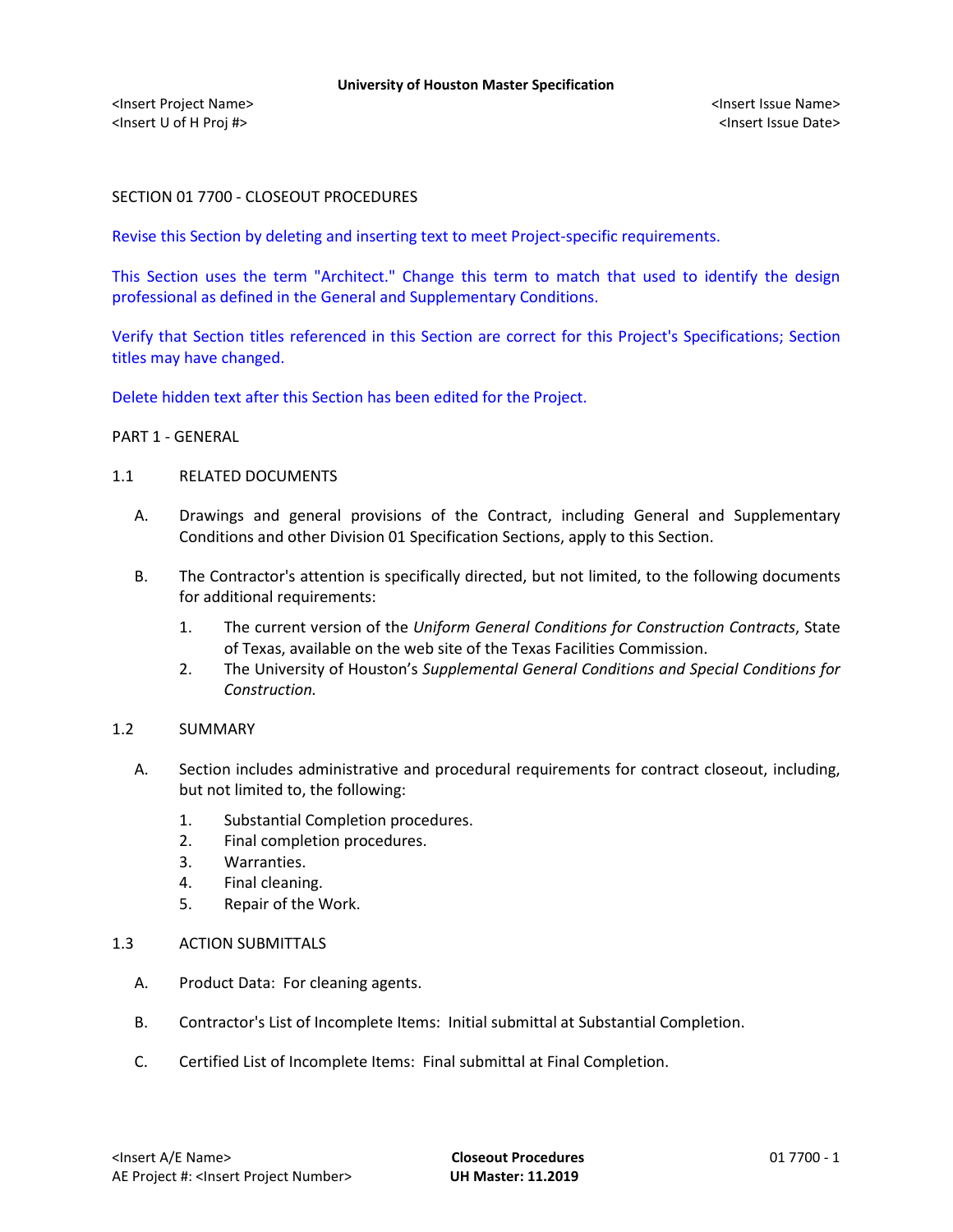<Insert Project Name> <Insert Issue Name> <Insert U of H Proj #> <Insert Issue Date>

# 1.4 CLOSEOUT SUBMITTALS

Revise list below after editing Section Text.

- A. Certificates of Release: From authorities having jurisdiction.
- B. Certificate of Insurance: For continuing coverage.
- C. Field Report: For pest control inspection.

## 1.5 MAINTENANCE MATERIAL SUBMITTALS (ATTIC STOCK)

- A. Schedule of Maintenance Material Items: For maintenance material submittal items specified in other Sections. Schedule shall include part/product number, manufacturer, contact info, and current cost. Contact UH Project Manager for current maintenance material submittal items spreadsheet.
- 1.6 SUBSTANTIAL COMPLETION PROCEDURES
	- A. Contractor's List of Incomplete Items: Prepare and submit a list of items to be completed and corrected (Contractor's punch list), indicating the value of each item on the list and reasons why the Work is incomplete.
	- B. Submittals Prior to Substantial Completion: Complete the following a minimum of 10 days prior to requesting inspection for determining date of Substantial Completion. List items below that are incomplete at time of request.
		- 1. Certificates of Release: Obtain and submit releases from authorities having jurisdiction permitting Owner unrestricted use of the Work and access to services and utilities. Include occupancy permits, operating certificates, and similar releases.
		- 2. Submit closeout submittals specified in other Division 01 Sections, including project record documents, operation and maintenance manuals, final completion construction photographic documentation, damage or settlement surveys, property surveys, and similar final record information.
		- 3. Submit closeout submittals specified in individual Sections, including specific warranties, workmanship bonds, maintenance service agreements, final certifications, and similar documents.
		- 4. Submit maintenance material submittals specified in individual Sections, including tools, spare parts, extra materials, and similar items, and deliver to location designated by Architect. Label with manufacturer's name and model number where applicable.
			- a. Schedule of Maintenance Material Items: Prepare and submit schedule of maintenance material submittal items, including name and quantity of each item and name and number of related Specification Section. Obtain Architect's signature for receipt of submittals.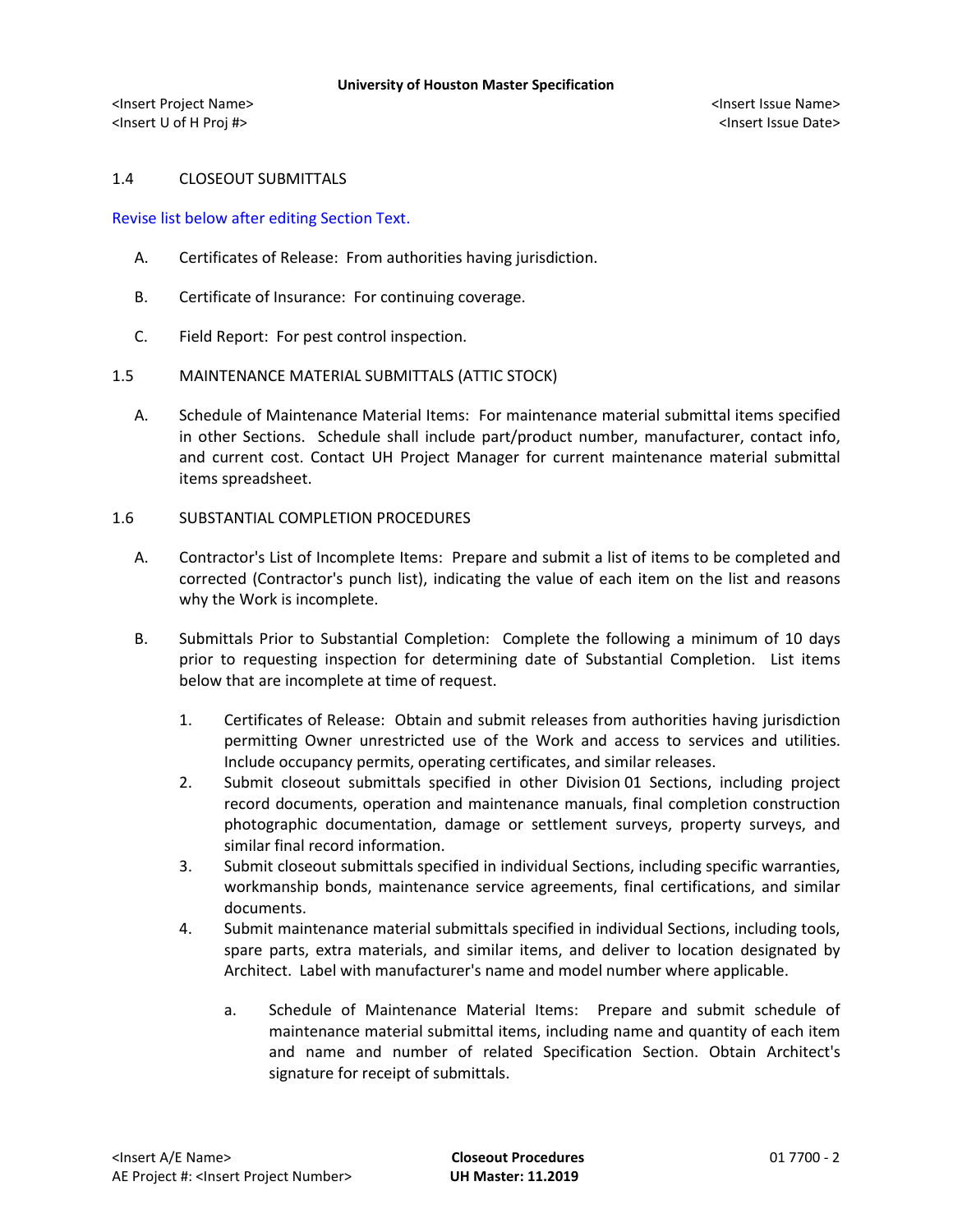<Insert Project Name> <Insert Issue Name> <Insert U of H Proj #> <Insert Issue Date>

- 5. Submit test/adjust/balance records.
- 6. Submit changeover information related to Owner's occupancy, use, operation, and maintenance.
- C. Procedures Prior to Substantial Completion: Complete the following a minimum of 10 days prior to requesting inspection for determining date of Substantial Completion. List items below that are incomplete at time of request.
	- 1. Advise Owner of pending insurance changeover requirements.
	- 2. Make final changeover of permanent locks and deliver keys to Owner. Advise Owner's personnel of changeover in security provisions.
	- 3. Complete startup and testing of systems and equipment.
	- 4. Perform preventive maintenance on equipment used prior to Substantial Completion.
	- 5. Instruct Owner's personnel in operation, adjustment, and maintenance of products, equipment, and systems. Submit demonstration and training video recordings specified in Division 01 Section "Demonstration and Training."
	- 6. Advise Owner of changeover in heat and other utilities.
	- 7. Participate with Owner in conducting inspection and walkthrough with local emergency responders.
	- 8. Terminate and remove temporary facilities from Project site, along with mockups, construction tools, and similar elements.
	- 9. Complete final cleaning requirements, including touchup painting.
	- 10. Touch up and otherwise repair and restore marred exposed finishes to eliminate visual defects.
- D. Inspection: Submit a written request for inspection to determine Substantial Completion a minimum of 10 days prior to date the work will be completed and ready for final inspection and tests. On receipt of request, Architect will either proceed with inspection or notify Contractor of unfulfilled requirements. Architect will prepare the Certificate of Substantial Completion after inspection or will notify Contractor of items, either on Contractor's list or additional items identified by Architect, that must be completed or corrected before certificate will be issued.
	- 1. Reinspection: Request reinspection when the Work identified in previous inspections as incomplete is completed or corrected.
	- 2. Results of completed inspection will form the basis of requirements for final completion.

### 1.7 FINAL COMPLETION PROCEDURES

- A. Submittals Prior to Final Completion: Before requesting final inspection for determining final completion, complete the following:
	- 1. Submit a final Application for Payment according to Division 01 Section "Payment Procedures."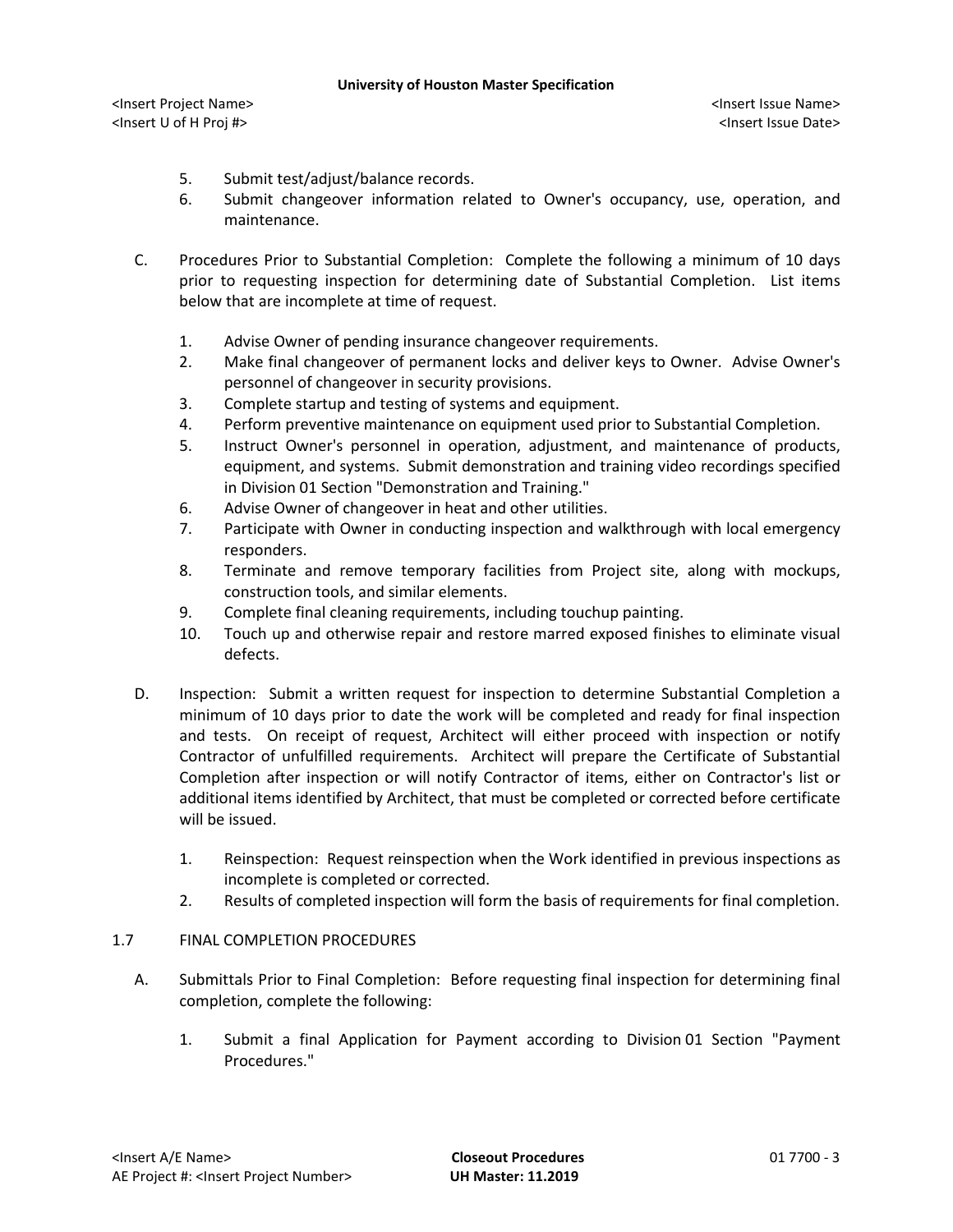<Insert Project Name> <Insert Issue Name> <Insert U of H Proj #> <Insert Issue Date>

- 2. Certified List of Incomplete Items: Submit certified copy of Architect's Substantial Completion inspection list of items to be completed or corrected (punch list), endorsed and dated by Architect. Certified copy of the list shall state that each item has been completed or otherwise resolved for acceptance.
- 3. Certificate of Insurance: Submit evidence of final, continuing insurance coverage complying with insurance requirements.

# Include the following subparagraph if applicable to the project.

- 4. Submit pest-control final inspection report.
- B. Inspection: Submit a written request for final inspection to determine acceptance a minimum of 10 days prior to date the work will be completed and ready for final inspection and tests. On receipt of request, Architect will either proceed with inspection or notify Contractor of unfulfilled requirements. Architect will prepare a final Certificate for Payment after inspection or will notify Contractor of construction that must be completed or corrected before certificate will be issued.
	- 1. Reinspection: Request reinspection when the Work identified in previous inspections as incomplete is completed or corrected.

## 1.8 LIST OF INCOMPLETE ITEMS (PUNCH LIST)

- A. Organization of List: Include name and identification of each space and area affected by construction operations for incomplete items and items needing correction including, if necessary, areas disturbed by Contractor that are outside the limits of construction.
	- 1. Organize list of spaces in sequential order, starting with exterior areas first and proceeding from lowest floor to highest floor.
	- 2. Organize items applying to each space by major element, including categories for ceiling, individual walls, floors, equipment, and building systems.
	- 3. Include the following information at the top of each page:
		- a. Project name.
		- b. Date.
		- c. Name of Architect.
		- d. Name of Contractor.
		- e. Page number.
	- 4. Submit list of incomplete items in the following format:
		- a. MS Excel electronic file. Architect will return annotated file.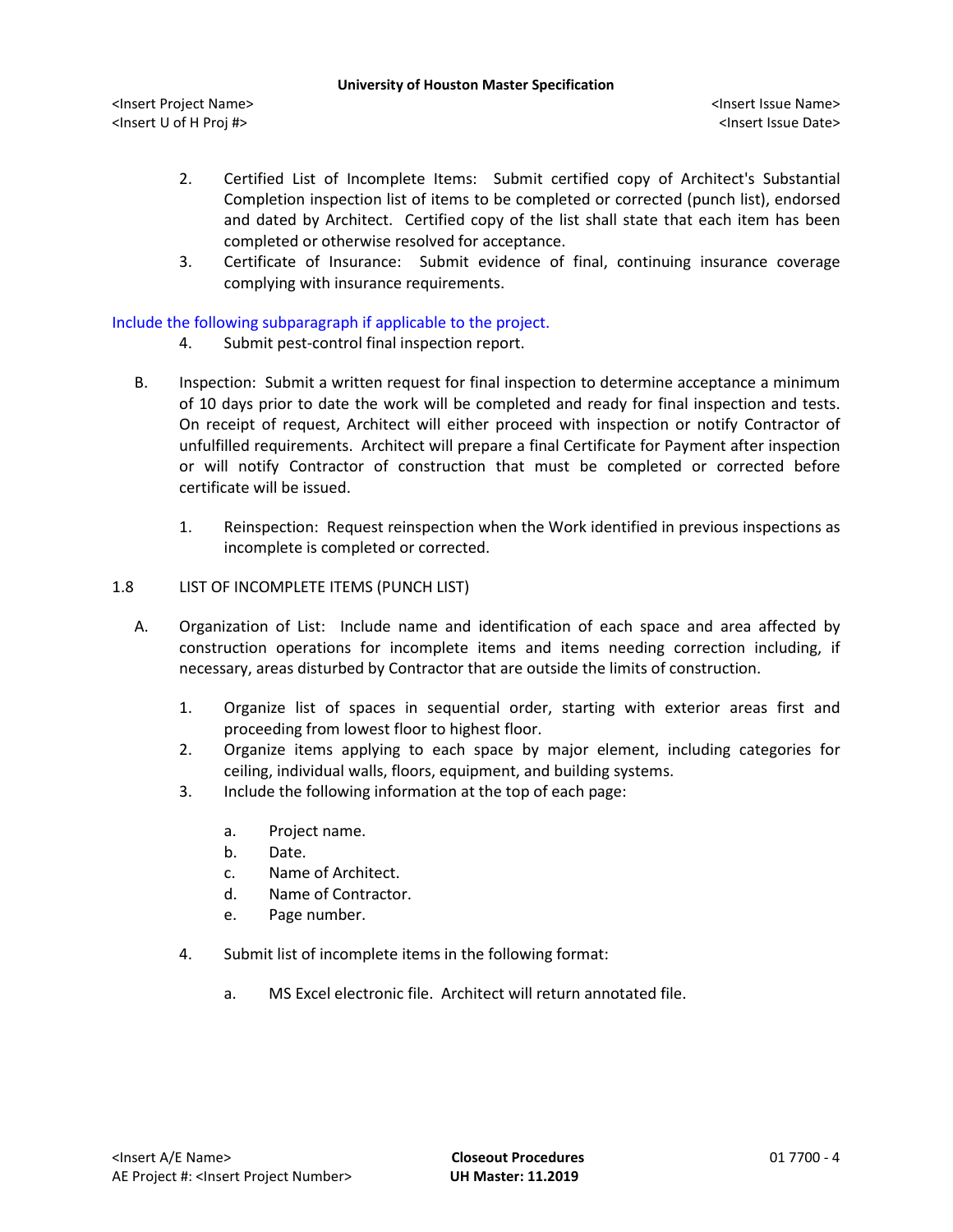# 1.9 SUBMITTAL OF PROJECT WARRANTIES

- A. Time of Submittal: Submit written warranties on request of Architect for designated portions of the Work where commencement of warranties other than date of Substantial Completion is indicated, or when delay in submittal of warranties might limit Owner's rights under warranty.
- B. Partial Occupancy: Submit properly executed warranties within 15 days of completion of designated portions of the Work that are completed and occupied or used by Owner during construction period by separate agreement with Contractor.
- C. Organize warranty documents into an orderly sequence based on the table of contents of Project Manual.
	- 1. Bind warranties and bonds in heavy-duty, three-ring, vinyl-covered, loose-leaf binders, thickness as necessary to accommodate contents, and sized to receive 8-1/2-by-11-inch (215-by-280-mm) paper.
	- 2. Provide heavy paper dividers with plastic-covered tabs for each separate warranty. Mark tab to identify the product or installation. Provide a typed description of the product or installation, including the name of the product and the name, address, and telephone number of Installer.
	- 3. Identify each binder on the front and spine with the typed or printed title "WARRANTIES," Project name, and name of Contractor.
	- 4. Provide a scanned or digitally generated copy of the binder in PDF format on medium acceptable to the Owner.
- D. Provide additional copies of each warranty to include in operation and maintenance manuals.

# PART 2 - PRODUCTS

# 2.1 MATERIALS

- A. Cleaning Agents: Use cleaning materials and agents recommended by manufacturer or fabricator of the surface to be cleaned. Do not use cleaning agents that are potentially hazardous to health or property or that might damage finished surfaces.
	- 1. Use cleaning products that comply with Green Seal's GS-37, or if GS-37 is not applicable, use products that comply with the California Code of Regulations maximum allowable VOC levels.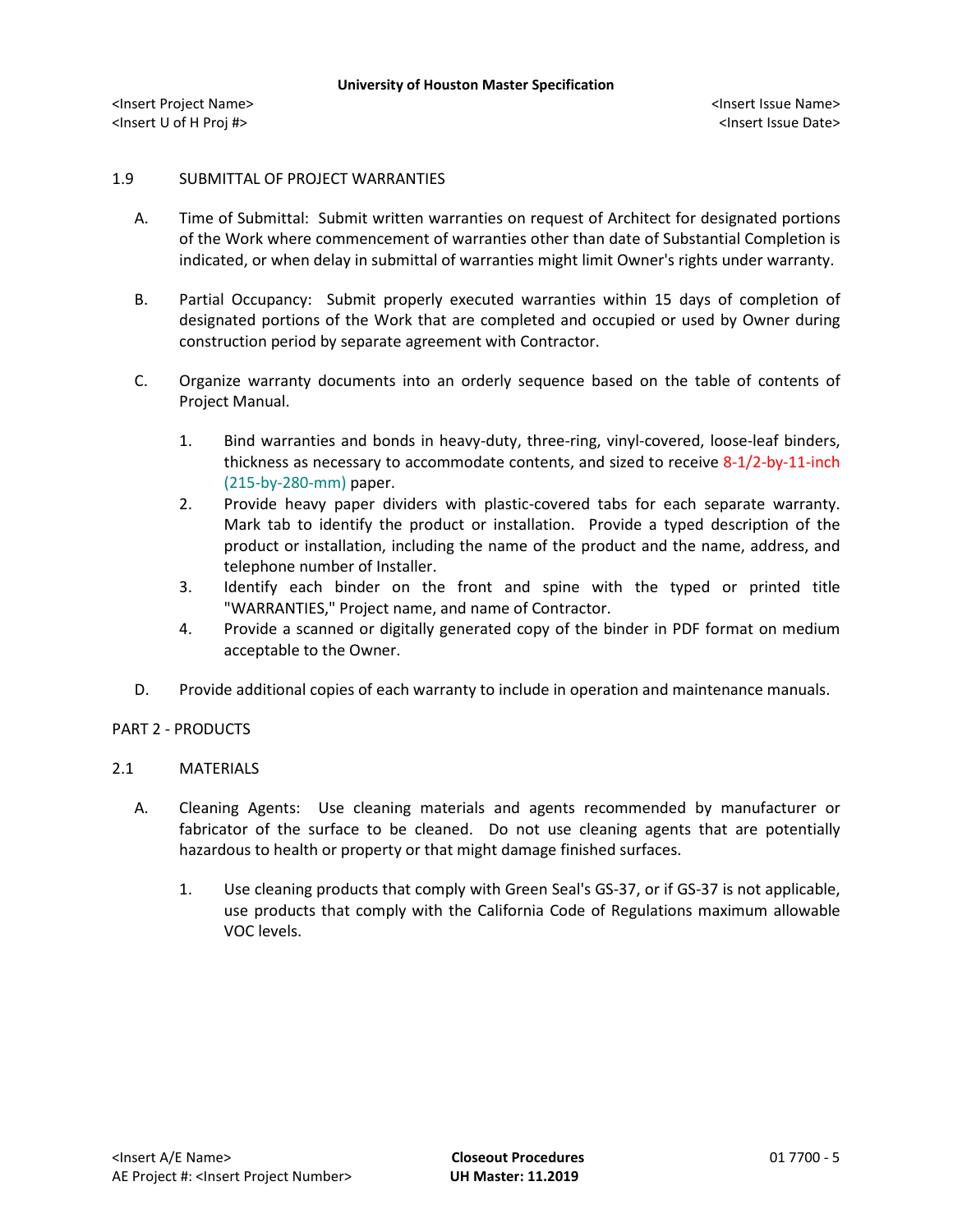## PART 3 - EXECUTION

### 3.1 FINAL CLEANING

- A. General: Perform final cleaning. Conduct cleaning and waste-removal operations to comply with local laws and ordinances and Federal and local environmental and antipollution regulations.
- B. Cleaning: Employ experienced workers or professional cleaners for final cleaning. Clean each surface or unit to condition expected in an average commercial building cleaning and maintenance program. Comply with manufacturer's written instructions.
	- 1. Complete the following cleaning operations before requesting inspection for certification of Substantial Completion for entire Project or for a designated portion of Project:

Revise list below to suit Project. Many items are not applicable for interior renovation projects.

- a. Clean Project site, yard, and grounds, in areas disturbed by construction activities, including landscape development areas, of rubbish, waste material, litter, and other foreign substances.
- b. Sweep paved areas broom clean. Remove petrochemical spills, stains, and other foreign deposits.
- c. Rake grounds that are neither planted nor paved to a smooth, even-textured surface.
- d. Remove tools, construction equipment, machinery, and surplus material from Project site.
- e. Clean exposed exterior and interior hard-surfaced finishes to a dirt-free condition, free of stains, films, and similar foreign substances. Avoid disturbing natural weathering of exterior surfaces. Restore reflective surfaces to their original condition.
- f. Remove debris and surface dust from limited access spaces, including roofs, plenums, shafts, trenches, equipment vaults, manholes, attics, and similar spaces.
- g. Sweep concrete floors broom clean in unoccupied spaces.
- h. Vacuum carpet and similar soft surfaces, removing debris and excess nap; clean according to manufacturer's recommendations if visible soil or stains remain.
- i. Clean transparent materials, including mirrors and glass in doors and windows. Remove glazing compounds and other noticeable, vision-obscuring materials. Polish mirrors and glass, taking care not to scratch surfaces.
- j. Remove labels that are not permanent.
- k. Wipe surfaces of mechanical and electrical equipment, elevator equipment, and similar equipment. Remove excess lubrication, paint and mortar droppings, and other foreign substances.
- l. Clean plumbing fixtures to a sanitary condition, free of stains, including stains resulting from water exposure.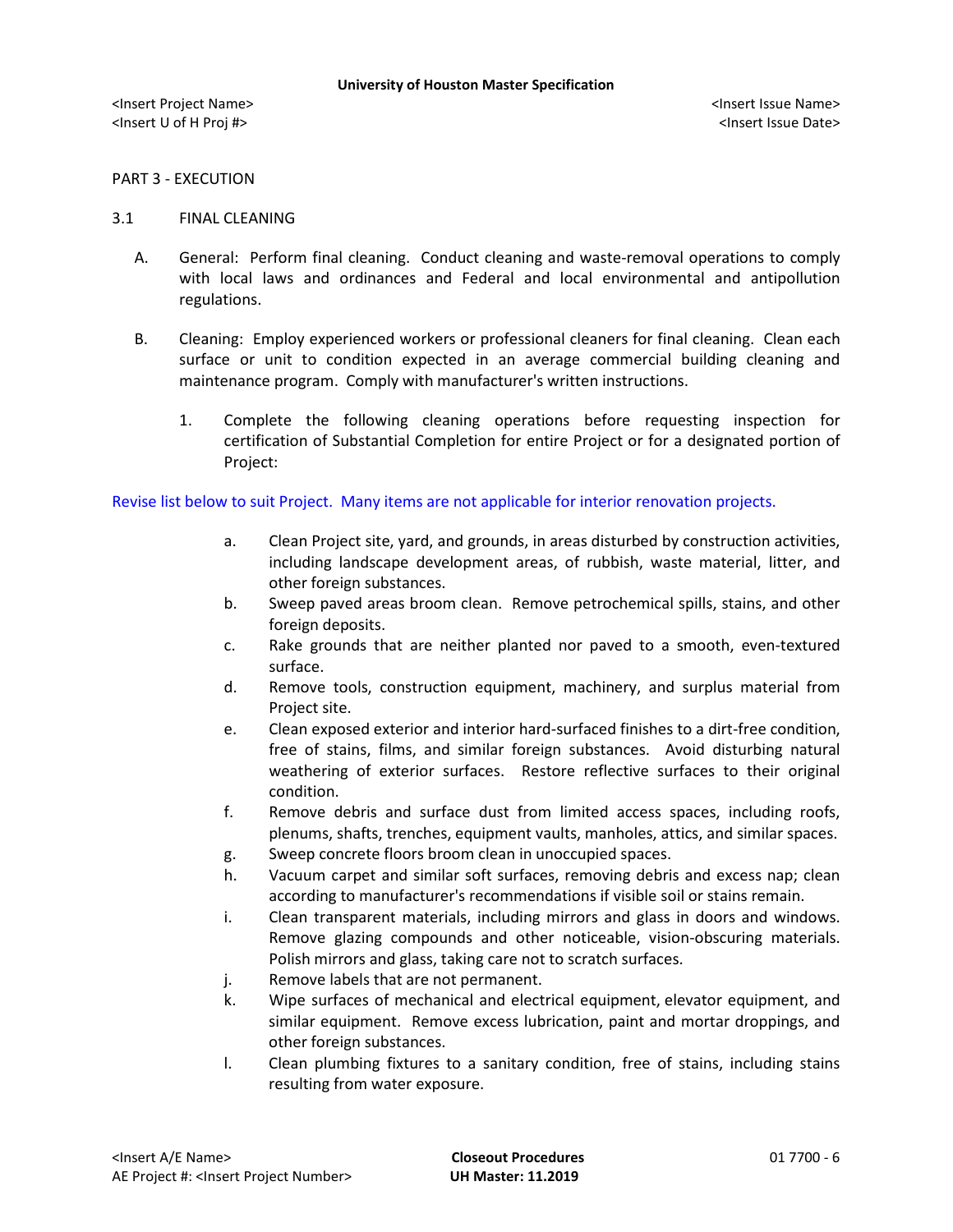#### **University of Houston Master Specification**

<Insert Project Name> <Insert Issue Name> <Insert U of H Proj #> <Insert Issue Date>

- m. Replace disposable air filters and clean permanent air filters. Clean exposed surfaces of diffusers, registers, and grills.
- n. Clean ducts, blowers, and coils if units were operated without filters during construction or that display contamination with particulate matter on inspection.

Retain first subparagraph below in environments with demanding HVAC system cleaning standards or for special contamination issues. Below adds significantly to cleaning cost.

- 1) Clean HVAC system in compliance with NADCA Standard 1992-01. Provide written report on completion of cleaning.
- o. Clean light fixtures, lamps, globes, and reflectors to function with full efficiency.
- p. Leave Project clean and ready for occupancy.
- C. Pest Control: Comply with pest control requirements in Division 01 Section "Temporary Facilities and Controls." Prepare written report.
- D. Construction Waste Disposal: Comply with waste disposal requirements in Division 01 Section "Construction Waste Management and Disposal."
- 3.2 REPAIR OF THE WORK
	- A. Complete repair and restoration operations before requesting inspection for determination of Substantial Completion.
	- B. Repair or remove and replace defective construction. Repairing includes replacing defective parts, refinishing damaged surfaces, touching up with matching materials, and properly adjusting operating equipment. Where damaged or worn items cannot be repaired or restored, provide replacements. Remove and replace operating components that cannot be repaired. Restore damaged construction and permanent facilities used during construction to specified condition.
		- 1. Remove and replace chipped, scratched, and broken glass, reflective surfaces, and other damaged transparent materials.
		- 2. Touch up and otherwise repair and restore marred or exposed finishes and surfaces. Replace finishes and surfaces that that already show evidence of repair or restoration.
			- a. Do not paint over "UL" and other required labels and identification, including mechanical and electrical nameplates. Remove paint applied to required labels and identification.
		- 3. Replace parts subject to operating conditions during construction that may impede operation or reduce longevity.